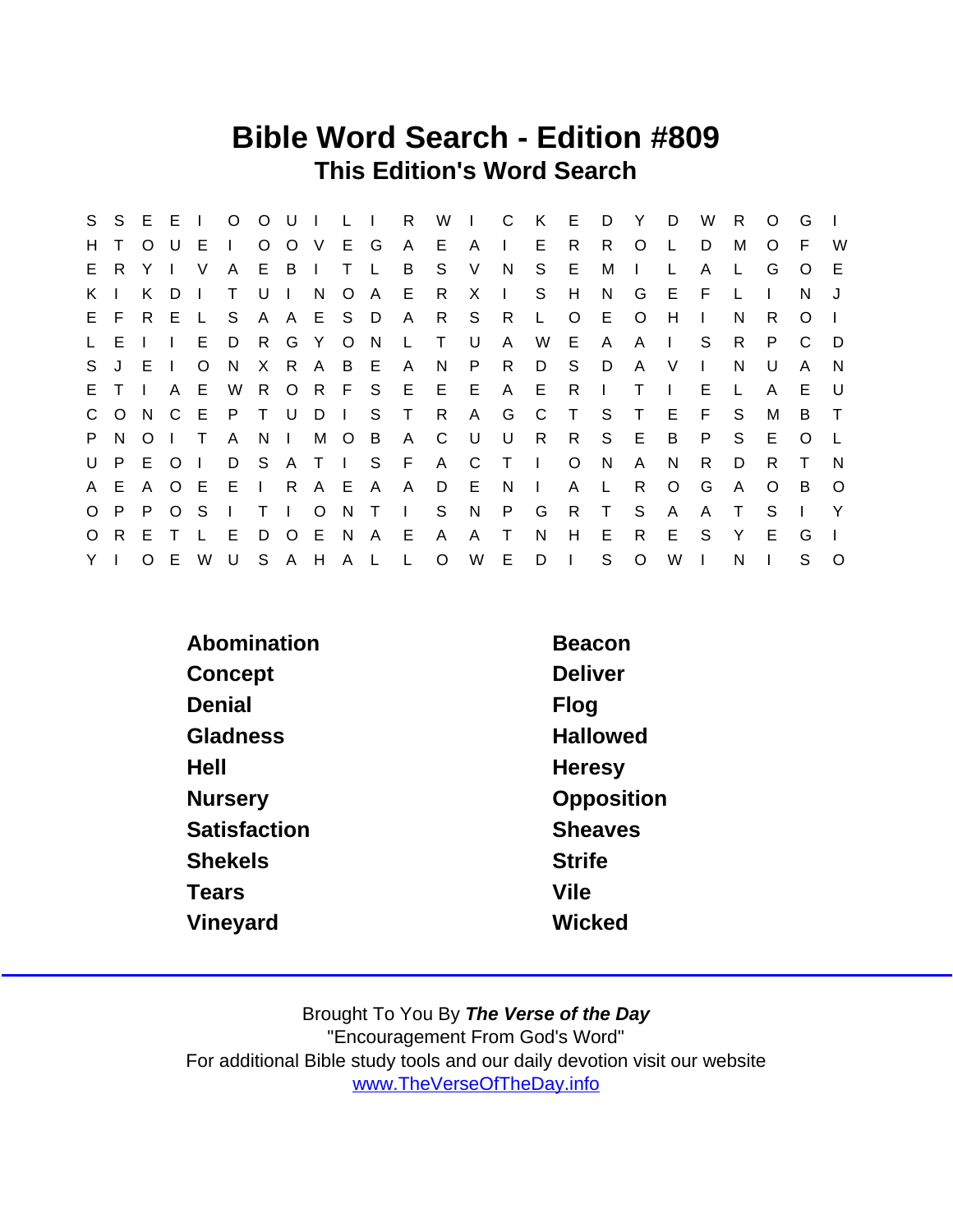## Bible Word Search - Edition #809 Word Search Answer Guide

| S.           | S.           | e e          | e             | $\mathbf{i}$ | 0 <sub>0</sub> |         |               |       | u i l i R       |                 |              | W I C          |              |              |              | K E D Y         |              | d            | W            | $\mathsf{r}$ | $\Omega$     | G            | $\mathbf{I}$ |
|--------------|--------------|--------------|---------------|--------------|----------------|---------|---------------|-------|-----------------|-----------------|--------------|----------------|--------------|--------------|--------------|-----------------|--------------|--------------|--------------|--------------|--------------|--------------|--------------|
| H.           | $\top$       | $\Omega$     | <b>u</b>      | e            | $\mathbf{i}$   | $\circ$ | o V e G       |       |                 |                 | a Eai        |                |              | e            | r            | R               | $\circ$      | L            | d            | m            | O            | f            | W            |
|              | E R          | $\mathsf{V}$ | $\mathbf{i}$  | V a e        |                |         | b I t         |       | −L.             | b               | S            | V              | n            | S.           | E            | m               | i.           | L            | a            | L.           | g            | $\circ$      | e            |
| K I          |              |              | k d           |              |                |         | Itui No A     |       |                 | e r             |              | $\mathsf{x}$ 1 |              |              | S H          | n               | g            | E F          |              | $\mathbf{L}$ | i.           | N.           |              |
|              | E F          | $\mathsf{r}$ | $\mathbf{e}$  |              |                |         | L s a a E s D |       |                 | $\overline{a}$  | $\mathsf{r}$ | S              | R.           | $\mathsf{L}$ | $\circ$      | E.              | $\circ$      | H            | - i          | n            | $\mathsf{r}$ | O            |              |
|              | LEII         |              |               |              |                | E d r   | g Y o N       |       |                 | $\mathbf{1}$    | $-t$         | U              | $\mathbf{a}$ | W            | E a          |                 | Ai           |              | s.           | $\mathsf{r}$ | p            | C            | d            |
| $S$ i        |              | $\mathbf{e}$ | - i -         |              | o n x          |         |               |       | r A b E a       |                 | N            | p r            |              | d            | S            | D               | a            | V            | -i-          | n.           | u            | A            | n            |
| e t          |              | $-1$         | a             |              |                | e w r   | o R f S       |       |                 | e               | e            | e              | a            | e r          |              | $\sim$ i $\sim$ | t            | i.           | E.           | $\mathbf{L}$ | a            | E            | <b>u</b>     |
|              | $C$ $O$      |              | N C E P T     |              |                |         | u D i S       |       |                 | $-t$            | $\mathbf{r}$ | a              | $\mathsf{g}$ | $\mathtt{C}$ | $\mathbf{t}$ | S               | $\top$       | e            | $\mathbf{f}$ | S            | m            | B            | t            |
| p =          |              |              | N O I T A N I |              |                |         |               | M O B |                 | A c             |              | <b>u</b>       | <b>u</b>     | $\mathbf{r}$ | r            | S               | Е            | b            | p            | S.           | $\mathbf{e}$ | $\Omega$     | $\Box$       |
| <b>u</b>     | p            |              | e o           | $\mathbf{i}$ |                |         |               |       |                 | d S A T I S F A |              | $\mathbf{C}$   | $\top$       | $\mathbf{I}$ | $\circ$      | N               | A            | $\mathsf{n}$ | $\mathsf{r}$ | d            | $\mathsf{r}$ | t            | n            |
| a            | $\mathbf{e}$ | a o          |               | e            |                |         | e i raea      |       |                 | a               | D E          |                | N.           | $\sim 1$ .   |              | A L             | R.           | $\circ$      | g            | a            | $\mathbf{o}$ | b            | $\circ$      |
| $\circ$      | P.           |              | P O           |              |                |         |               |       | S I T I O N t i |                 | S            | n              | p            | g            | r            | $-t$            | S            | a            | a            | $\mathsf{t}$ | s.           | $\mathbf{i}$ | $\mathsf{V}$ |
| $\mathsf{O}$ | r.           | e t          |               | $\mathbf{L}$ |                | e d     | o e n a       |       |                 | $\mathbf{e}$    | a            | a t            |              | $\mathsf{n}$ | H            | E               | $R_{\perp}$  | E            | - S          | Y            | e            | g            | - i -        |
| y i          |              | $\mathsf{o}$ | $^{\circ}$ e  | W            |                | u s     | a H A L       |       |                 | $\mathsf{L}$    | $\circ$      | W              | E            | D            | -i-          | s.              | $\mathsf{o}$ | W            | -i-          | n.           | i.           | s            | $\Omega$     |

Abomination: Horizontal Beacon: Vertical Concept: Horizontal Deliver: Diagonal Denial: Horizontal **Flog: Diagonal** Gladness: Vertical Hallowed: Horizontal Hell: Vertical **Hell: Vertical** Heresy: Horizontal Nursery: Diagonal **Opposition: Horizontal** Satisfaction: Horizontal Sheaves: Diagonal Shekels: Vertical **Shekels: Vertical** Strife: Vertical Tears: Vertical Vile: Vertical Vineyard: Vertical Wicked: Horizontal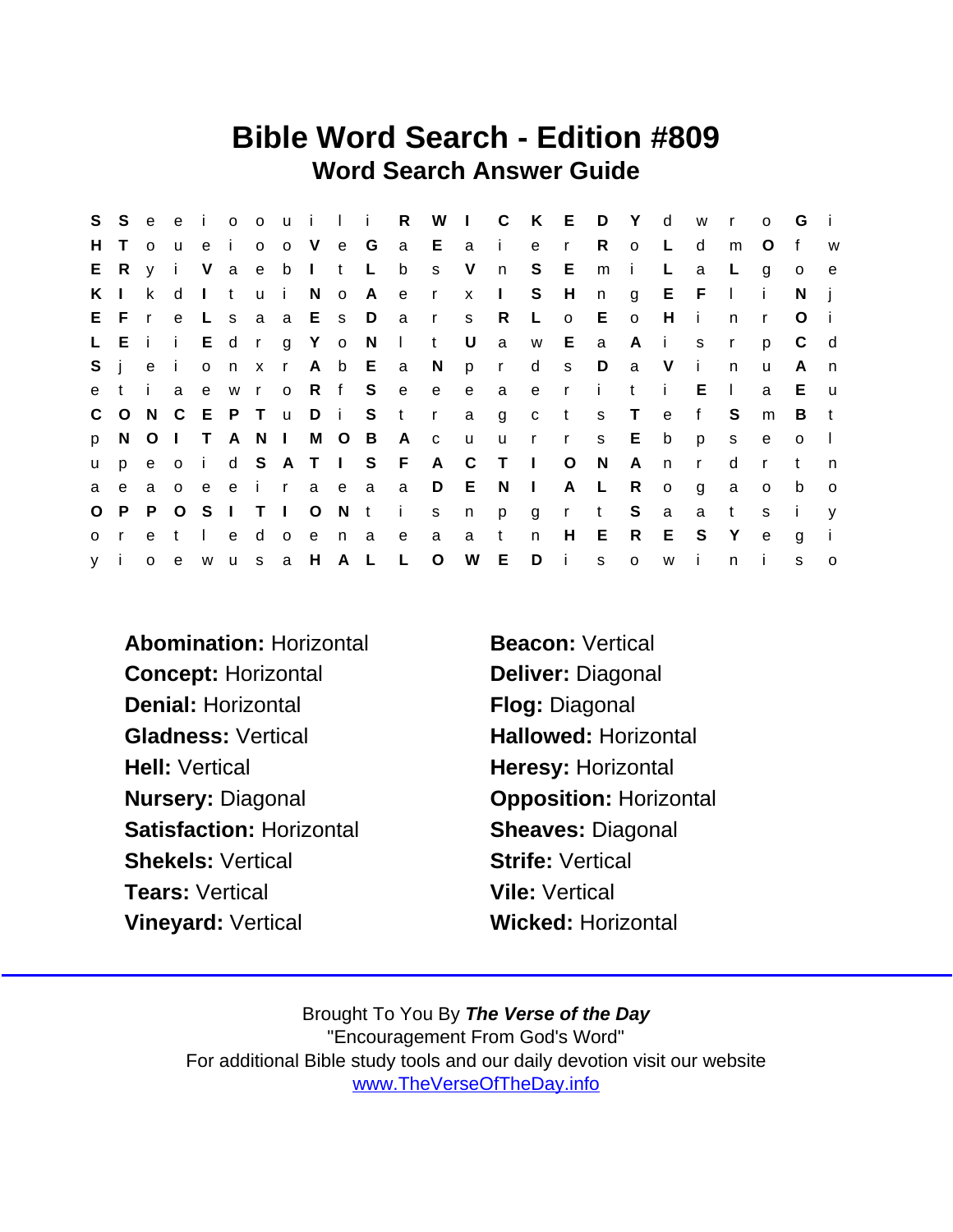## Bible Word Search - Edition #809 Words Used And Their Definitions

Abomination Intense aversion or loathing; Detestation

Beacon

A signal used for guidance, such as a lighthouse

**Concept** An idea

**Deliver** To rescue

Denial

Refusal or unwillingness to accept or admit something

Flog

To strike with a whip

**Gladness** Happiness; Joy

Hallowed **Holy** 

Hell

Originally created for the devil (Lucifer) and his angels (Matthew 25:41). All people who reject salvation through Jesus Christ alone will be sent there and it will be cast into the Lake of Fire after the final judgment - the Great White Throne judgment (Revelation 20:12-15).

**Heresy** 

False teaching, contrary to the accepted truth.